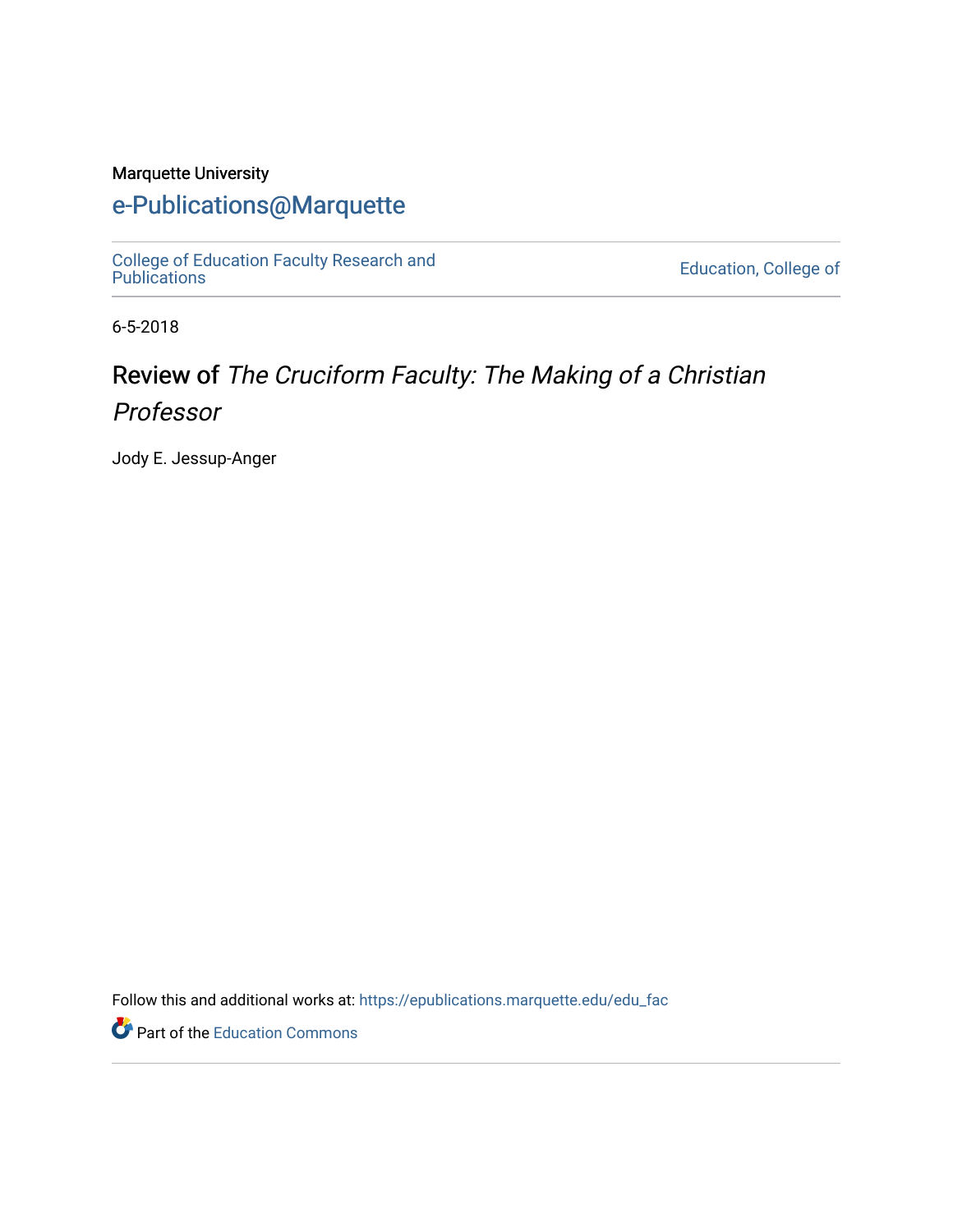**Marquette University**

## **e-Publications@Marquette**

#### *Education Faculty Research and Publications/College of Education*

*This paper is NOT THE PUBLISHED VERSION;* **but the author's final, peer-reviewed manuscript.** The published version may be accessed by following the link in the citation below.

*Teachers College Record Book Reviews* (June 5, 2018). [Publisher link.](https://www.tcrecord.org/Content.asp?ContentId=22397) This article is © Teachers College, Columbia University and permission has been granted for this version to appear in [e-](http://epublications.marquette.edu/)[Publications@Marquette.](http://epublications.marquette.edu/) Teachers College, Columbia University does not grant permission for this article to be further copied/distributed or hosted elsewhere without the express permission from Teachers College, Columbia University.

# Review of *The Cruciform Faculty: The Making of a Christian Professor*

Jody Jessup-Anger

**Title:** The Cruciform Faculty: The Making of a Christian Professor **Author(s):** Mark H. Heinemann, James R. Estep, Jr., Mark A. Maddix, & Octavio J. Esqueda **Publisher:** Information Age Publishing, Charlotte **ISBN:** 1681236796, **Pages:** 76, **Year:** 2016

One unique aspect of higher education in the United States is the sheer number of choices that prospective students are afforded in the type of institution to attend. Among the options are two-year or four-year, nonprofit or for-profit, public or private, secular or religious, not to mention specialty institutions like historically Black colleges and universities, tribal colleges and universities, women's colleges, and military institutes. While reading *The Cruciform Faculty: The Making of a Christian Professor,* I was reminded why it is misleading to talk about higher education as a monolithic entity. The variation within each institutional type may be as wide as the variation across institutional types.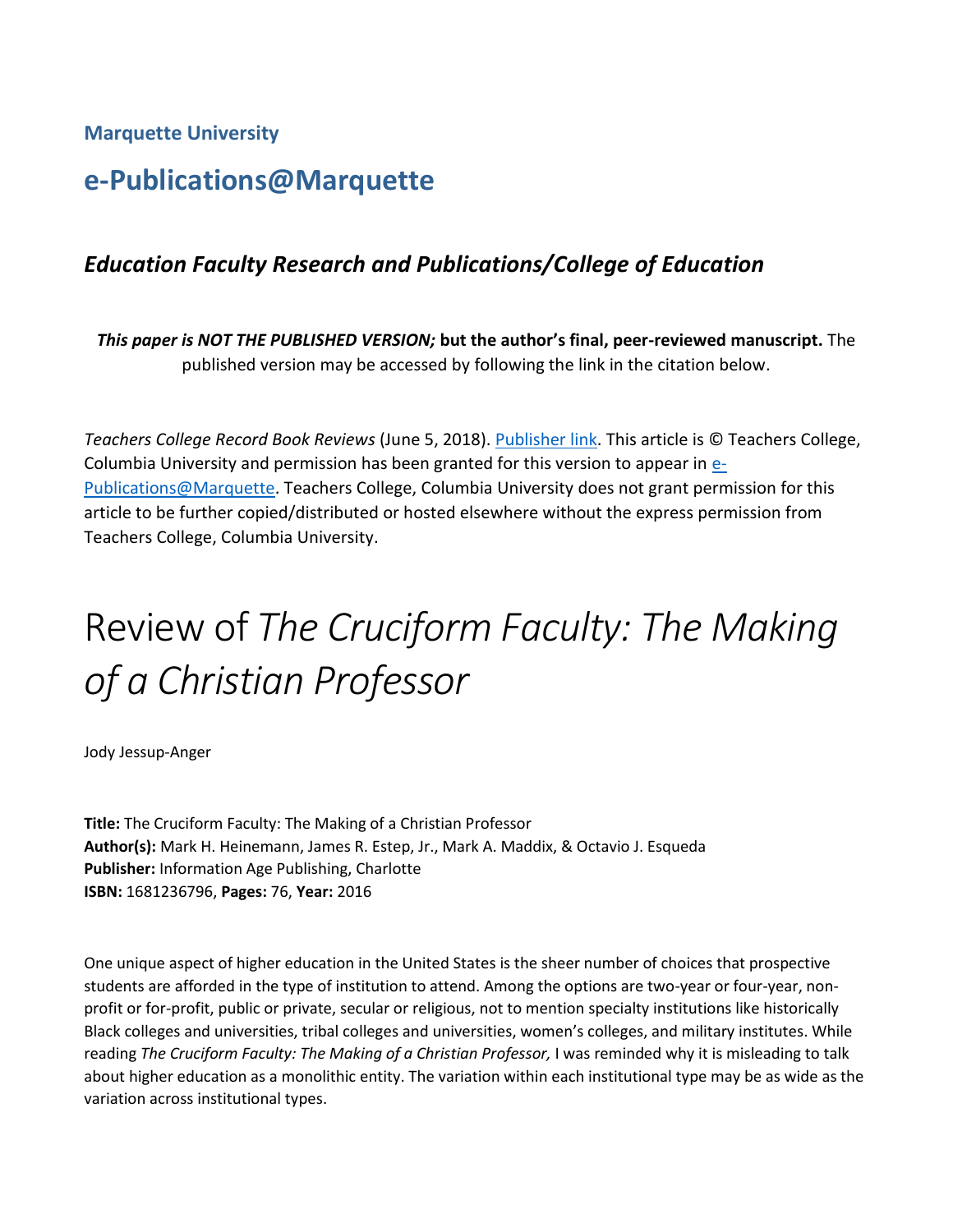In the introduction, the authors explain their envisioned purpose for the book: namely to provide a resource that would situate the "role of faculty from a distinctly evangelical Christian perspective" (p. xxii). They draw upon their experience in Christian higher education and frame their discussion around the tripartite role of faculty in teaching, research, and service. Their intended audience includes new and seasoned Christian professors, Christian higher education administrators, and faculty developers.

The first chapter, written by Estep, lays groundwork for what it means to be a Christian professor and the balance of spiritual and academic life. Among the tenants of the chapter, Estep presents a helpful figure to depict how spiritual and academic values might act in concert with one another, ranging from foregrounding one without concern for the other to situating both values within one's role as a professor. Estep advocates for a more symbiotic integration of spiritual and academic values, explaining "my academic work can be a spiritual act of worship, and my academic work is in a spiritual discipline that advances my relationship with Christ" (p. 4).

The remaining chapters are divided according to common faculty roles. Chapter Two, written by Esqueda, presents teaching as an act of ministry. The chapter explores teaching as a vocation and calling. Esqueda urges readers to regard themselves as followers of Christ first and foremost and to recognize the unique positionality they bring to teaching that might otherwise be absent. He argues that bringing Christianity into the classroom is paramount and urges faculty to envision their work as interdisciplinary; attending to one's discipline while simultaneously attending to God.

In Chapter Three, Estep discusses the scholarly work of faculty, addressing the uniqueness of scholarship in a Christian context. Estep uses an image of a male standing in the intersection of a Venn diagram to urge readers to imagine the scholarly home of a Christian professor as the overlap between the church and the academy. He argues that Christian faculty (in contrast to others), "seek to glorify God through their [scholarly] endeavors rather than themselves" (p. 26), contending that these scholars conduct scholarship to defend and affirm the church, or to correct it when warranted. Estep identifies challenges to the success of a Christian scholar and encourages readers to adopt serious study habits, network with professional associations, and identify opportunities to expose their work to broad audiences.

Chapter Four, written by Heinemann, invites readers to consider the role of faculty in mentoring both students and pre-tenure faculty. He defines mentoring as "a process in which a Christian professor relates to a student or another professor with a view toward giving and receiving mutual help in growing as learners and as persons on a spiritual journey" (p. 36), and then outlines the considerations for both mentors and mentees as they engage in the process. Heinemann calls on mentors to envision themselves as teachers, coaches, and shepherds that provide guidance in professional, personal, and spiritual development. He encourages mentees to envision themselves as lifelong learners, nascent community members, and spiritual journeyers who can benefit from the guidance of mentors.

Maddix authors the last chapter of the book, which examines servant leadership in the context of Christian higher education. He argues that embodying a faculty service role is central to what it means to be Christian and reflects one's faith in Christ. Maddix distinguishes new faculty who become servant leaders as different from